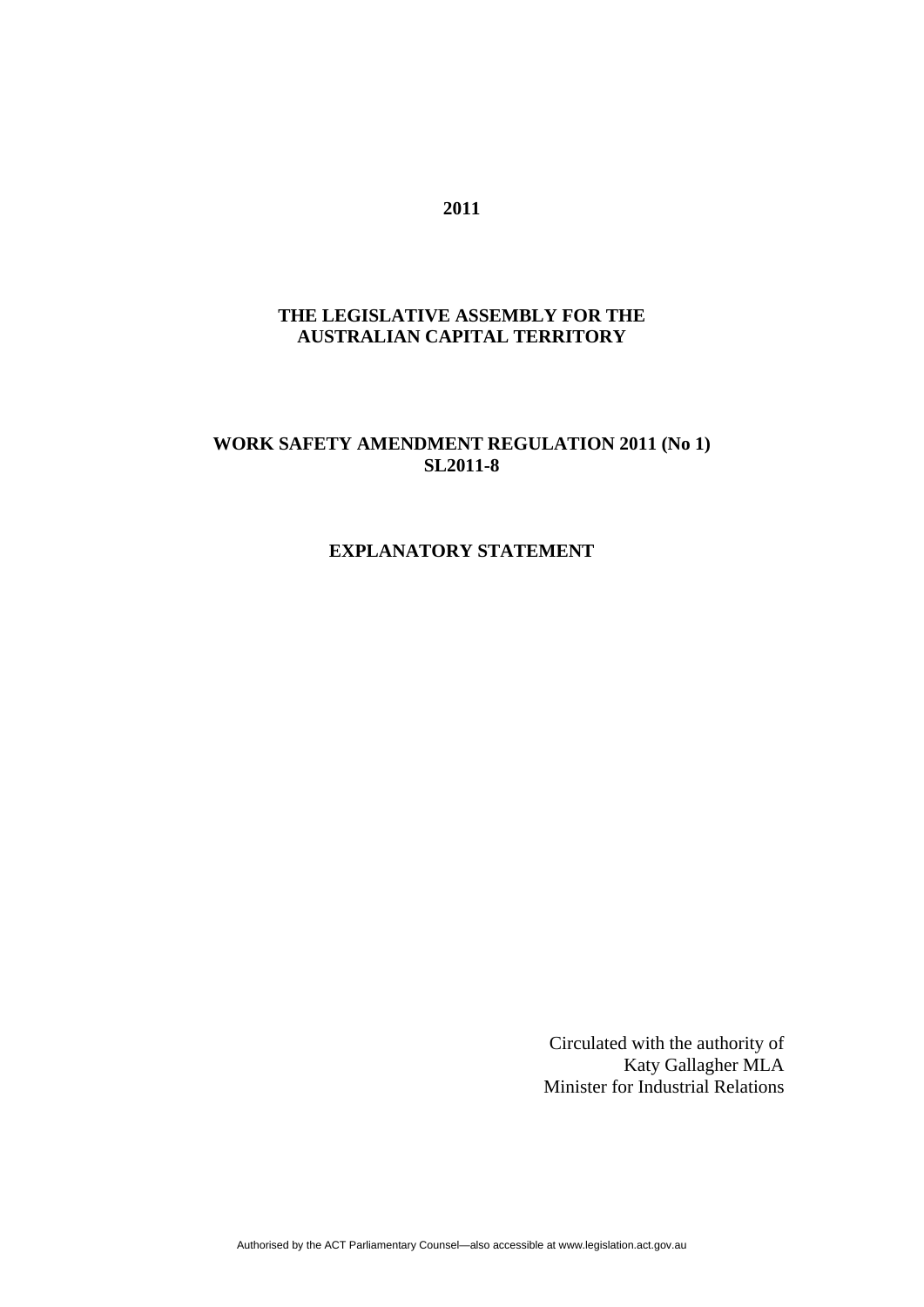#### **OVERVIEW**

The Work Safety Amendment Regulation 2011 (No 1) (the Regulation) will amend Section 61 of the Work Safety Regulation so that, to be eligible to be an authorised representative, a person must, in part, have completed a training course approved by the Work Safety Council. This approval must be made by notifiable instrument.

The Work Safety Council (the Council) is a tripartite body established under section 184 of the *Work Safety Act 2008*. The Council advises the relevant Minister on matters relating to work safety and workers compensation, and, inquires into and reports to the relevant Minister on matters referred to the Council by that Minister in relation to work safety and workers compensation. The Council also performs any other function prescribed by regulation.